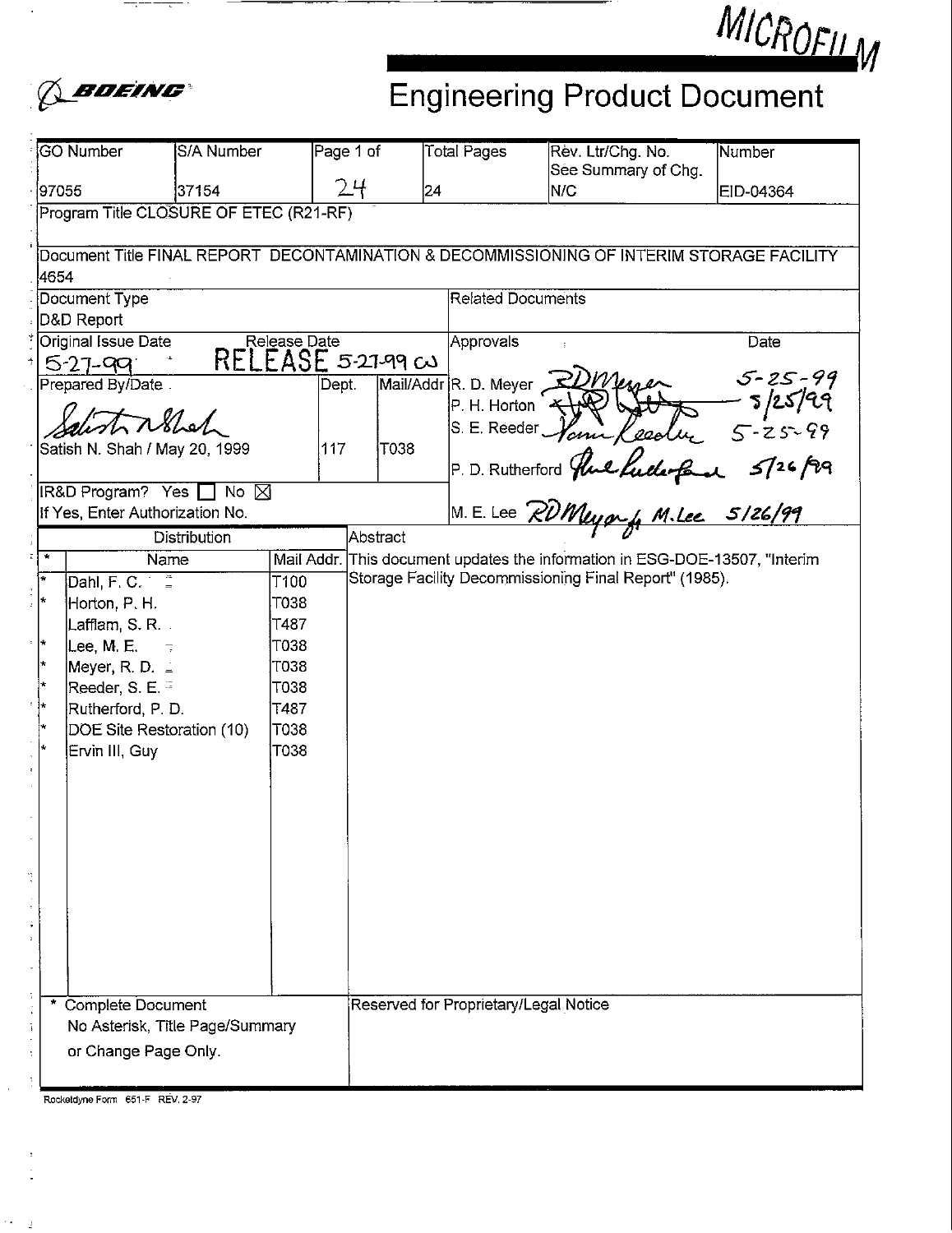## **CONTENTS**

| 4.2 PHASE II D&D (1984, 1985) – Removal of the Storage Tubes and Surrounding Structure  13 |
|--------------------------------------------------------------------------------------------|
|                                                                                            |
|                                                                                            |
|                                                                                            |
|                                                                                            |
|                                                                                            |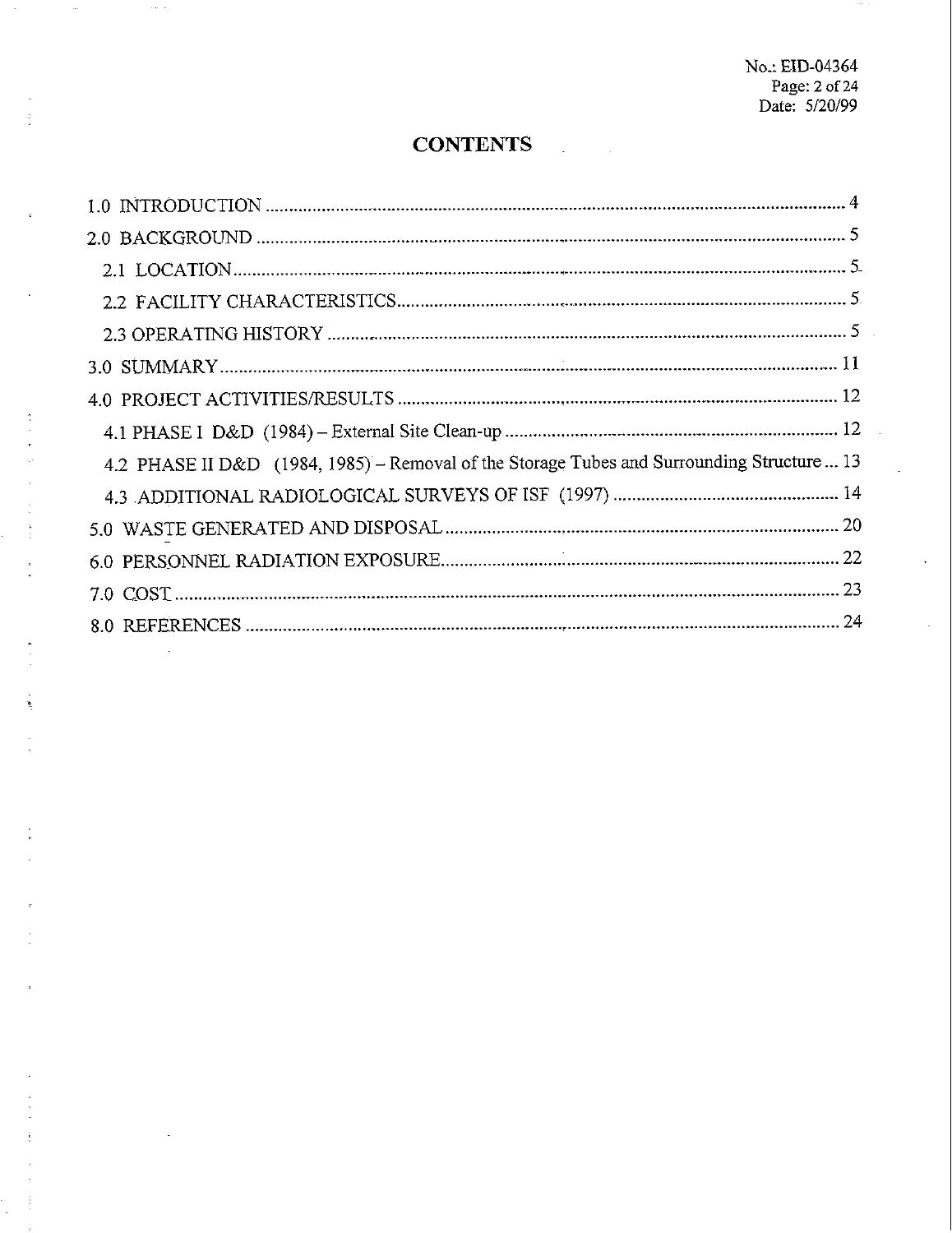No.: EID-04364 Page: 3 of 24<br>Date: 5/20/99

 $\mathcal{A}(\mathcal{A})$  and  $\mathcal{A}(\mathcal{A})$  is a sequence of

# **FIGURES**

 $\alpha$  $\sim$   $\sim$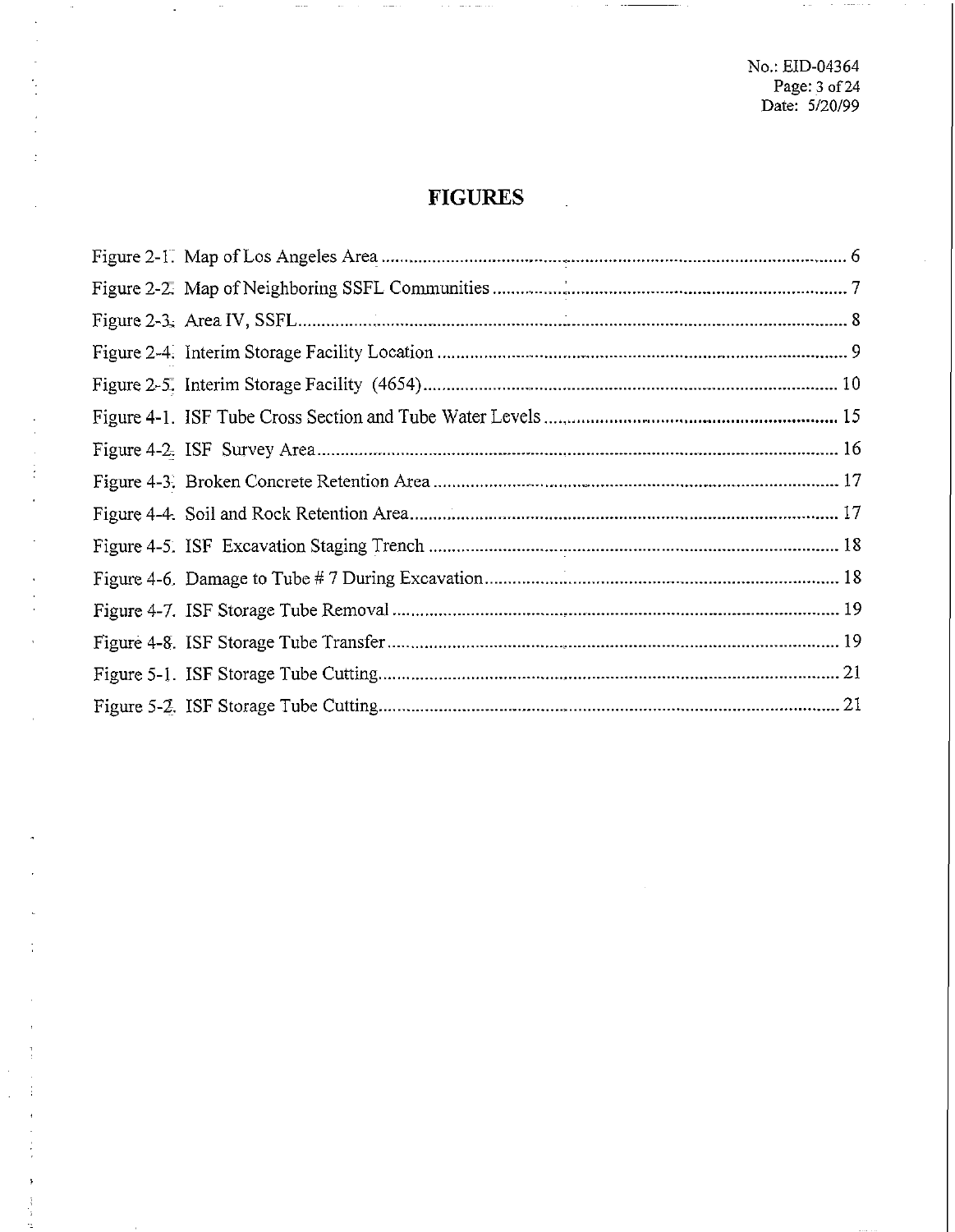No.: EID-04364 Page: 4 of 24 Date: 5/20/99

### **I .O INTRODUCTION**

Boeing North American's Rocketdyne Propulsion & Power Division operates the Santa Susana Field Laboratory (SSFL). The Energy Technology Engineermg Center (ETEC) was a portion of Rocketdyne which, along with the sister organization, Atomics International (Division of the Energy Systems Group), performed testing of equipment, materials, and components for nuclear and energy related programs at portions of the SSFL on behalf of the Department of Energy (DOE). Contract work for the Atomic Energy Commission (AEC) and the Energy Research and Development Administration (ERDA), predecessor agencies to the DOE, began in the early 1950's. Specific programs conducted for AEC/ERDA/DOE involved the engineering, development, testing, and manufacturing operations of nuclear reactor systems and components. Other SSFL activities have also been conducted for the National Aeronautics and Space Administration, the Department of Defense, and other government related or affiliated organizations and agencies. Some activities were under license by the Nuclear Regulatory Commission (NRC) and the State of California Radiological Health Branch of the Department of Health Services.

Some buildings and land areas became radiologically contaminated as a result of the various operations which included ten reactors, seven criticality test facilities, fuel fabrication, reactor and fuel disassembly, laboratory work, and on-site storage of nuclear material. Potential radioactive contaminants identified at the SSFL are uranium (in normal, depleted, and enriched form), plutonium, Am-241, fission products (primarily Cs-137 and Sr-90), and activation products (tritium [H-3], Co-60, Eu-152, Eu-154, Ni-63, Pm-147, and Ta-182).

Decontamination and decommissioning (D&D) of contaminated facilities began in the late 1960's and continue as the remaining DOE nuclear program operations have been terminated. As part of this D&D program, Rocketdyne performed decommissioning and final status surveys of a number of facilities that supported the various nuclear-related operations. The Interim Storage Facility (4654) is one of the facilities that was previously decontaminated and decommissioned under DOE'S Surplus Facilities Management Program (SFMP). Environmental management of DOE contaminated properties continues under the new contract (DE-AC03-99SF21530) entered into between DOE and Boeing North American on 1 January 1999 to complete remediation of all liabilities associated with former DOE activities **at** the site.

The Decommissioning work of 4654 was documented in ESG- DOE- 13507 "Interim Storage Facility Decommissioning Final Report" in 1985 (Ref. 1). This report updates the information provided in the Decommissioning Final Report.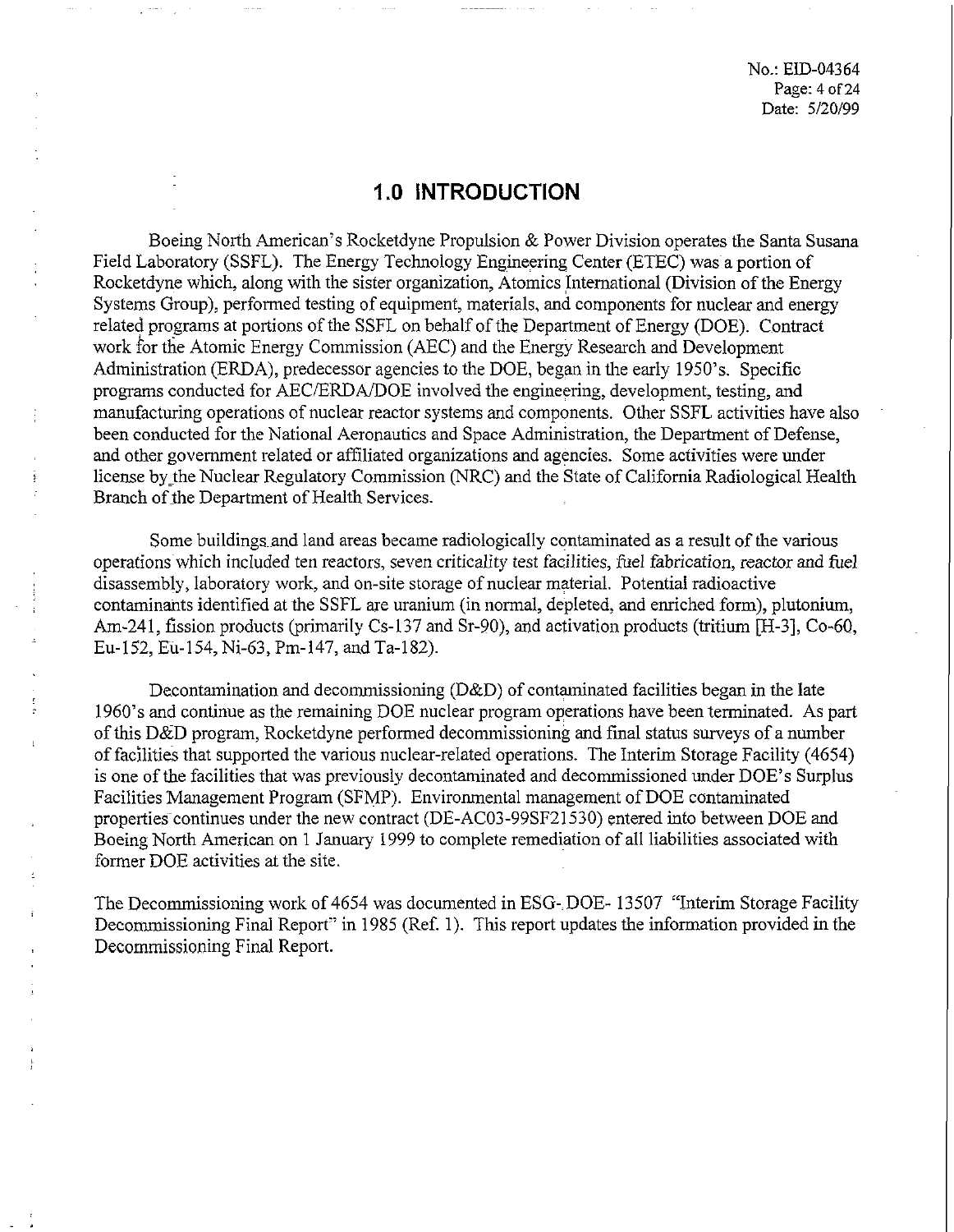## **2.0 BACKGROUND**

#### **2.1 LOCATION**

The Interim Storage Facility (ISF) 4654 was located within the Boeing North American's (formerly Rockwell International's) Rocketdyne Propulsion & Power's Santa Susana Field Laboratory (SSFL) in the Simi Hills and approximately 29 miles northwest of downtown Los Angeles, directly south of the city of Simi Valley. Location of the SSFL relative to Los Angeles and vicinities is shown in Figure 2- 1. An enlarged map of neighboring SSFL communities is shown in Figure 2-2. Figure 2-3 is a plot plan of the western portion of SSFL known as Area IV, where 4654 was located. A drawing (plan view) of 4654 and its adjoining areas is shown in Figure 2-4.

#### **2.2 FACILITY CHARACTERISTICS**

The Interim Storage Facility (4654) (Figure 2-5) included eight 20-inch diameter galvanized steel tubes, extending 25 feet into 32-inch diameter bore holes drilled into rock strata. The top portions of the storage tubes were encased in a common concrete trench and berm structure, and the bottom ends were seal-welded closed. See Figure 4-1 on page 15. The remainder of the ISF fenced-in area measured 65 feet by 40 feet and was paved with approximately 2-inch thick asphalt.

#### **2.3 OPERATING HISTORY**

The ISF (DOE Facility 4654) was constructed in 1958 at the Santa Susana Field Laboratory (SSFL) to support the Sodium Reactor Experiment (SRE). It was originally used to store dummy and spent fuel elements, shipping and storage casks, and radiological waste generated at the SRE. In addition to the SRE waste storage, the ISF was also used to store a variety of items from two other DOE programs: the Organic Moderated Reactor Experiment (OMRE) and Systems for Nuclear Auxiliary Power (SNAP).

Seals and packing on some of the casks and equipment stored at ISF over the years had deteriorated from exposure to the elements. Some low-level contamination had been released into the asphalt surface near the casks and onto soil just outside the ISF fence. The casks and other sources of potential contamination were subsequently removed and sent to the DOE-Hanford (Washington) disposal site for burial. Radioactive core components and material placed in the eight storage tubes during ISF usage had also contaminated the internal storage baskets and interior surfaces of the storage tubes. Funding for the site decommissioning activity became available in 1984.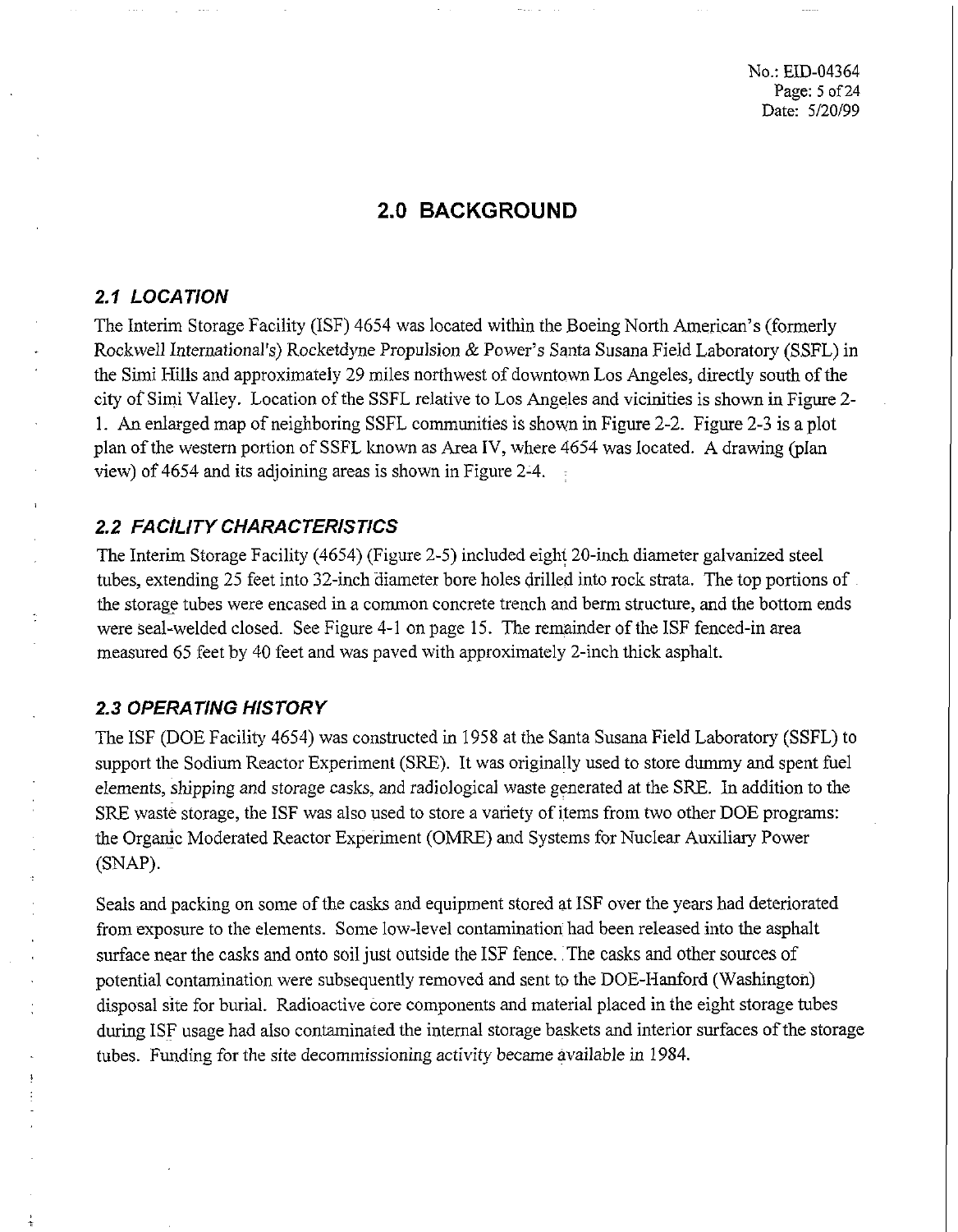No.: EID-04364 Page: 6 of **24**  Date: 5/20/99



**Figure 2-1. Map of Los Angeles Area**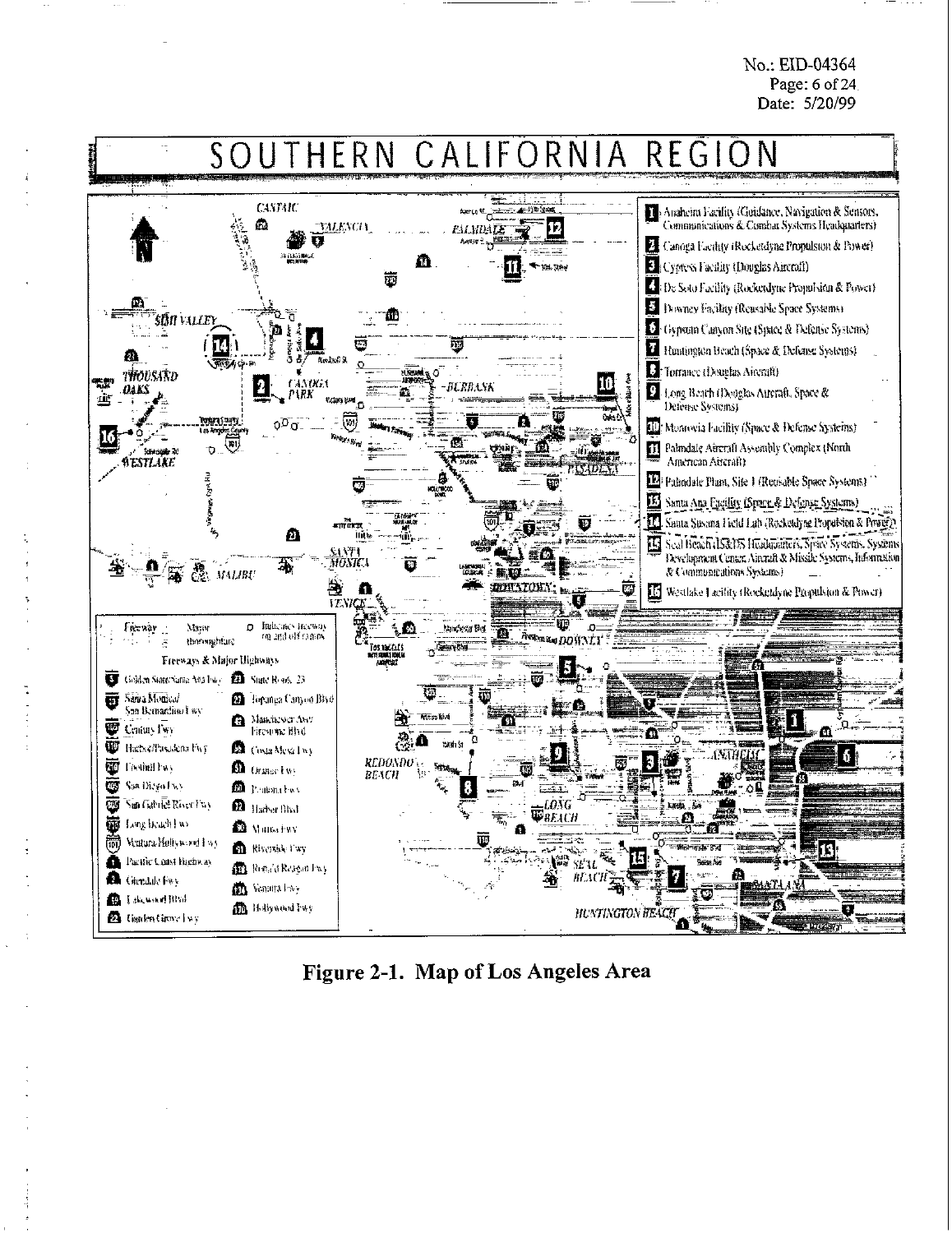

**Figure 2-2. Map of Neighboring SSFL Communities**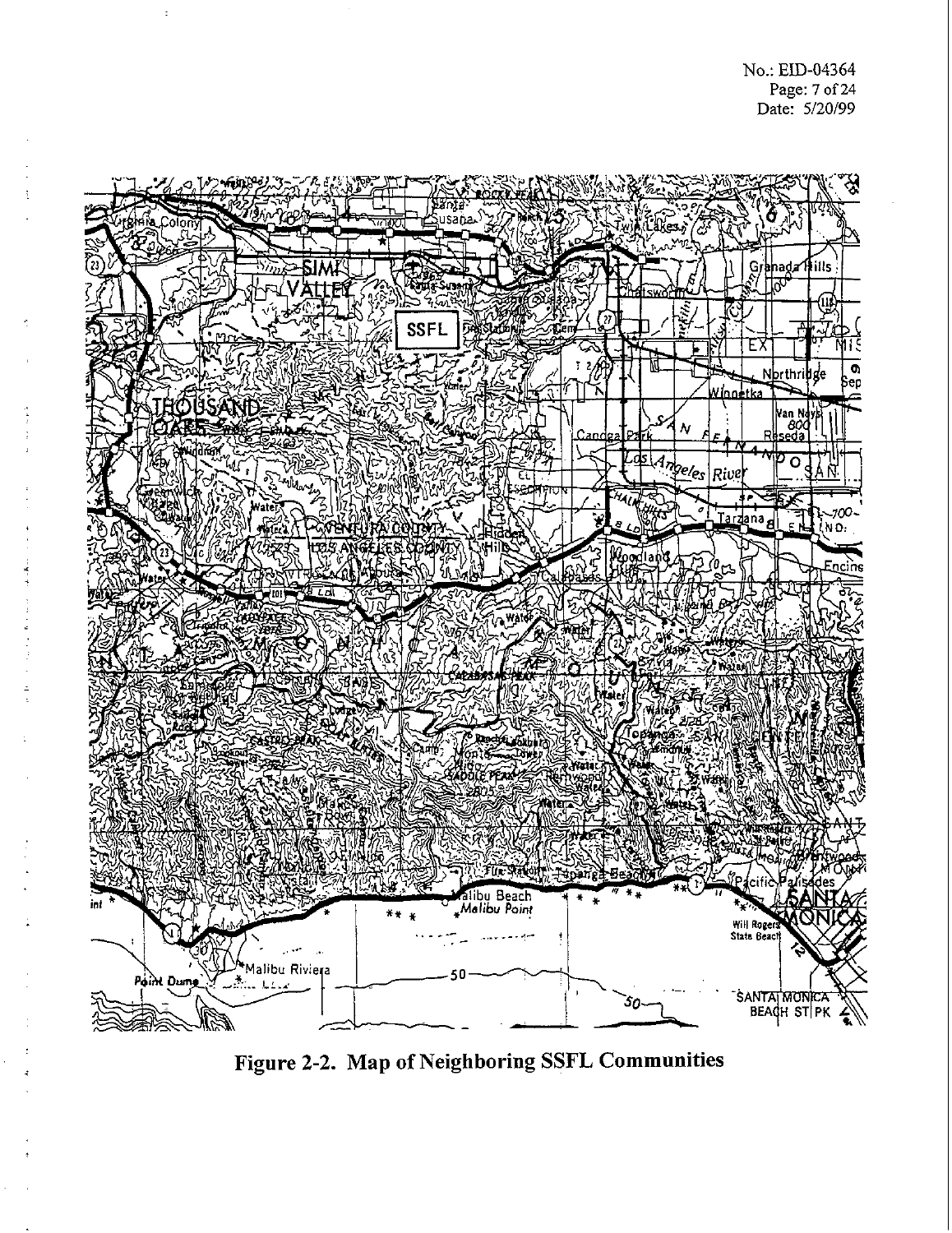No.: EID-04364 Page: 8 of24 Date: 5/20/99



**Figure 2-3. Area IV, SSFL**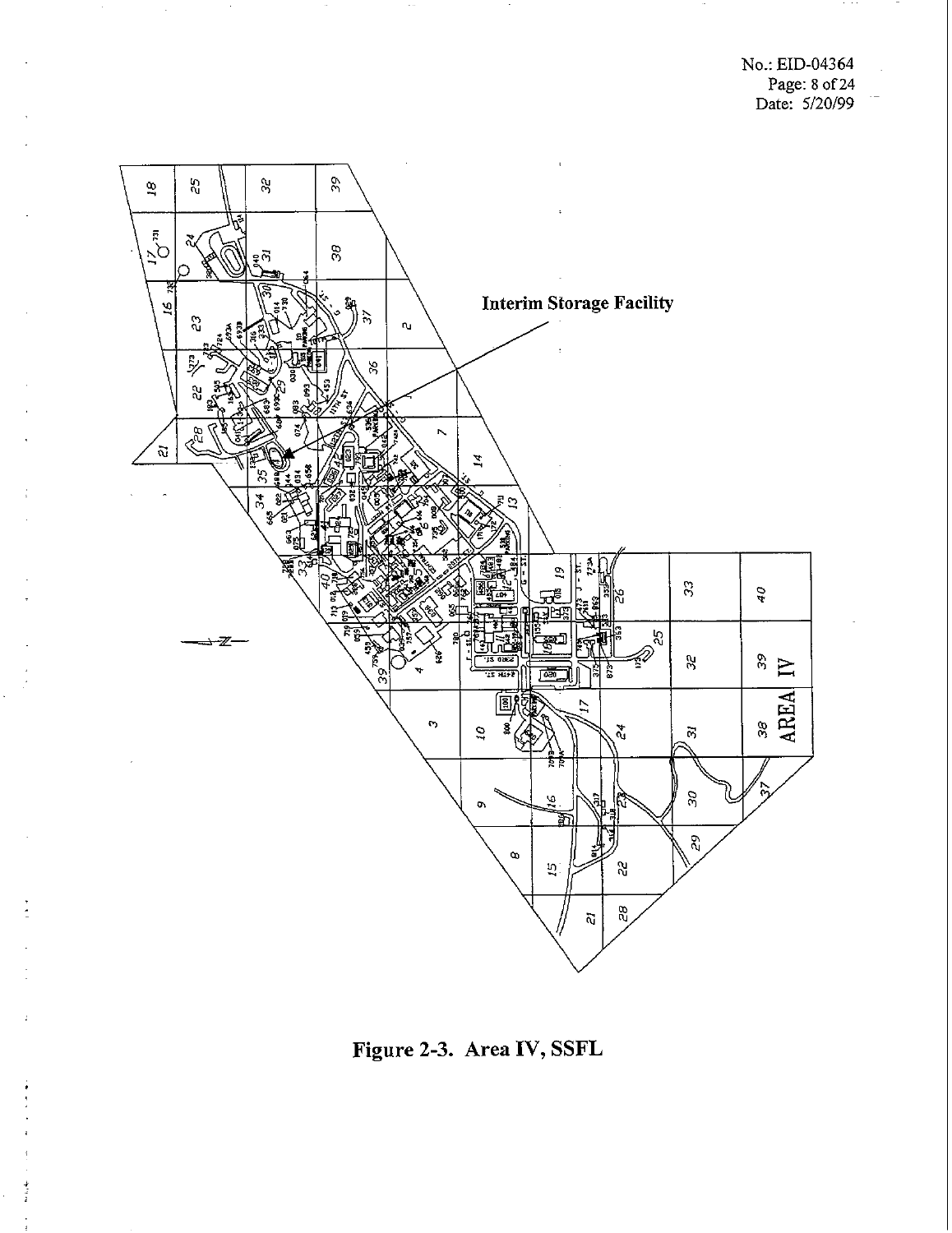

**Figure 2-4. Interim Storage Facility Location**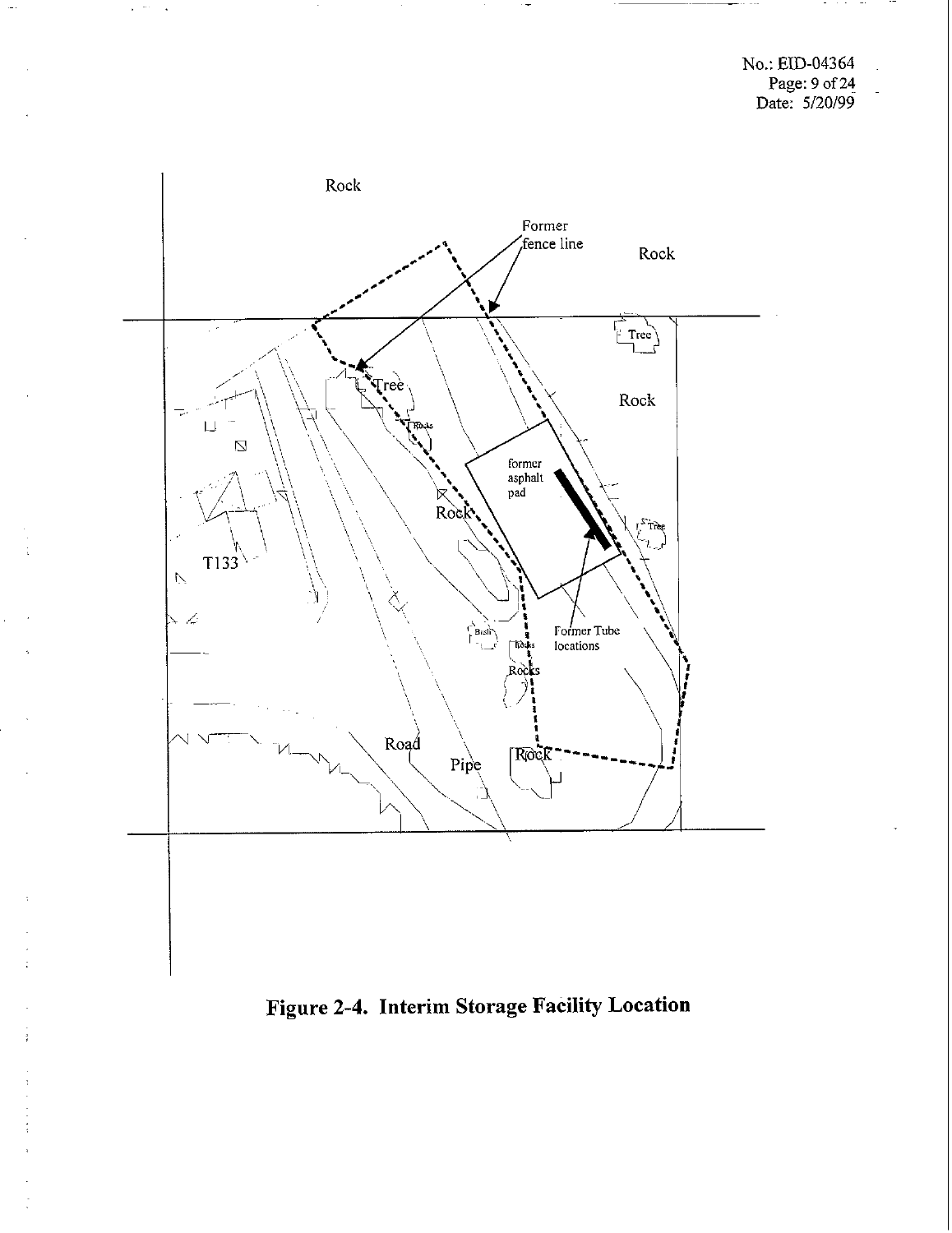

÷

**Figure 2-5. Interim Storage Facility (4654)**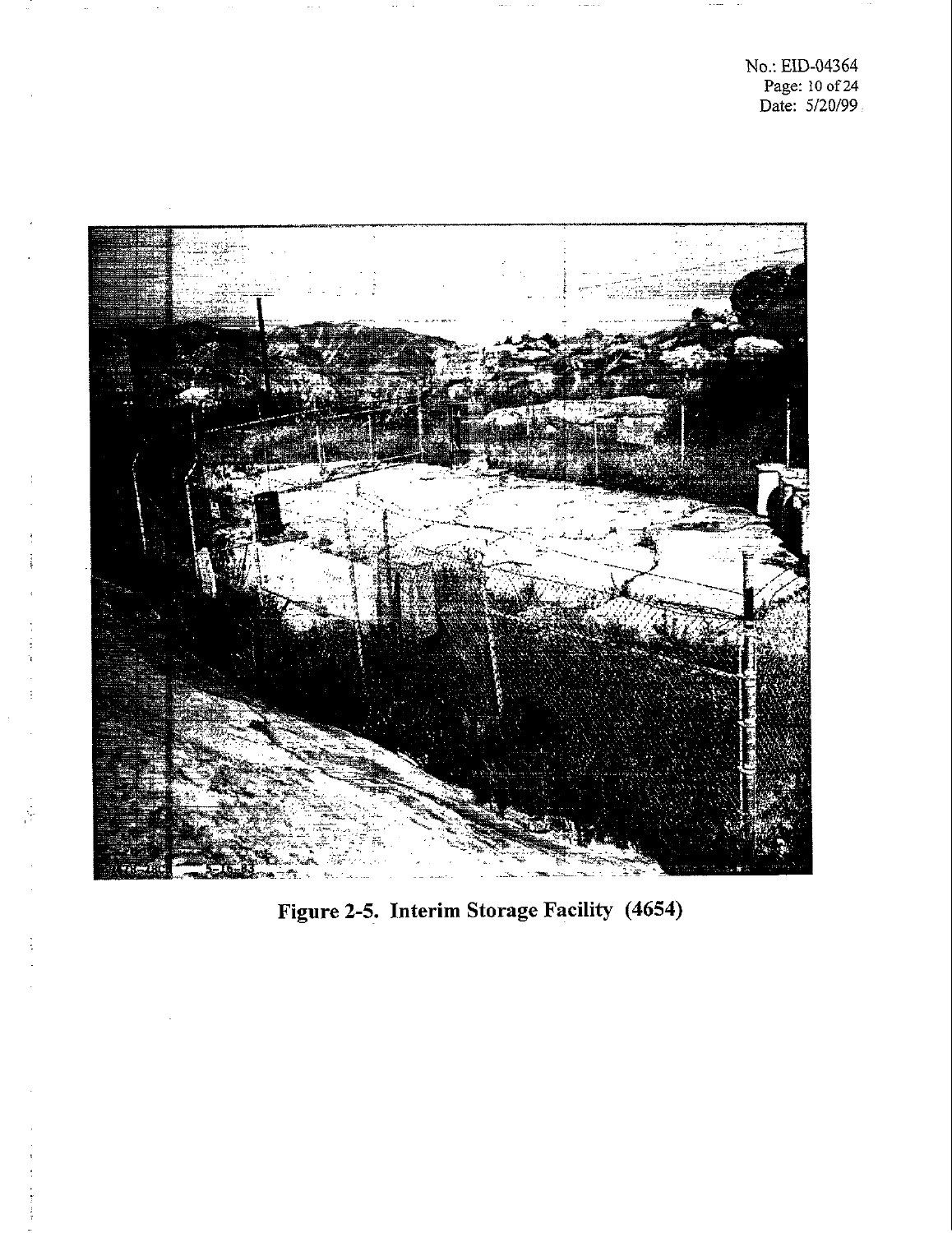No.: EID-04364 Page: 11 of 24 Date: 5/20/99

#### 3.0 SUMMARY

The initial Decontamination and Decommissioning (D&D) of the Interim Storage Facility (ISF), was started in 1984 and completed in 1985. Activities included performing a detailed radiation survey of the facility, removing surface and imbedded contamination, excavating and removing the fuel storage tubes, restoring the site to natural grade, and packaging & shipping waste to the DOE-Hanford (Washington) disposal site for burial. The project was completed on schedule and under budget with no measurable radiation exposure to personnel.

ETEC's radiological survey of the ISF (Ref. 1) determined it to be suitable for release without radiological restrictions.

DOE routinely contracted with the Oak Ridge Institute for Science and Education (ORISE) to perform independent third party verification release surveys of sites throughout the nationwide DOE complex. In 1995, at the request of DOE, ORISE reviewed the 1984 survey documentation and suggested that additional sampling was required to adequately demonstrate that the facility could be released (Ref. 2 and **3).** Accordingly, in 1997 Rocketdyne arranged for subsurface core samples of the area be taken at ORISE's direction and then provided the samples to ORISE for analysis. At the same time, Rocketdyne took an additional 93 surface soil samples. ORISE documented their verification survey in 1997 (Ref. 4) and Rocketdyne completed the final documentation of their fmal survey in 1999 (Ref. 5). Both surveys confirmed that the exposure rates and radionuclide concentrafion levels in soil at the ISF are less than the guideline criteria levels for release for unrestricted use.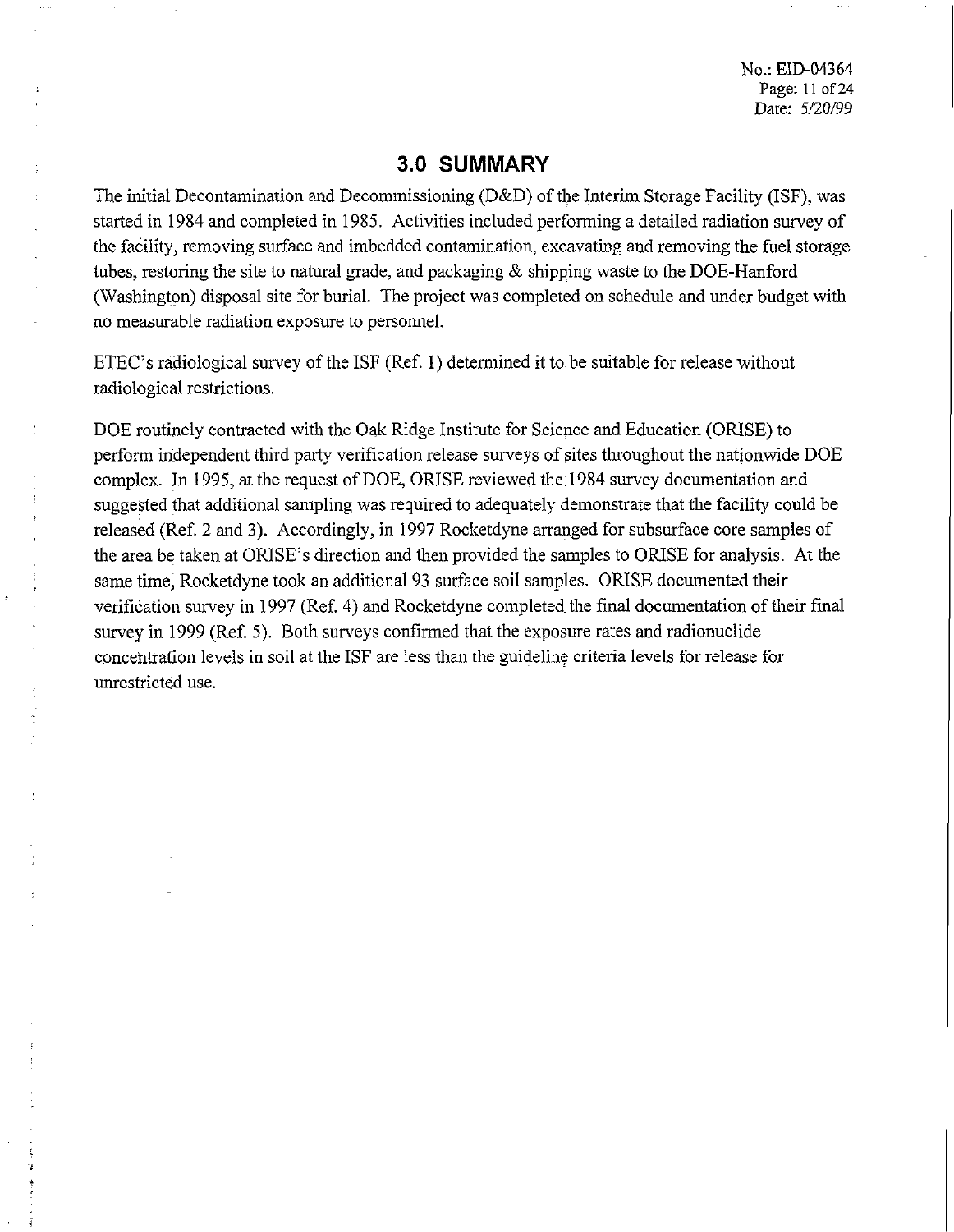## **4.0 PROJECT ACTIVITIESIRESULTS**

#### **4.1 PHASE I D&D (1984)** - **External Site Clean-up**

The Interim Storage Facility (ISF) had not been used to support an active program from 1964 through 1984. During that period, stored material and equipment had been removed from the facility.

Phase I D&D commenced with a thorough scoping or characterization radiation survey of the ISF. The concrete trench and berm (top, sides, and ends), all soil, rock, concrete, storage-tubes/baskets were surveyed with portable radiation survey instruments, and any material with an indicated surface radiation in excess of 50 cpm of beta activity or with any detectable alpha activity was deemed to be contaminated. Soil samples which indicated Co-60 or Cs-137 levels above 1 pCi/g activity measured on a multi-channel analyzer were also considered contaminated (Ref. 1).

The contaminated concrete trench and berm were decontaminated using pneumatic scabblers with HEPA-filtered vacuum systems attached to capture concrete dust. The concrete surfaces were resurveyed and rescabbled until all surface contamination was removed. Contaminated soil removed to expose below-grade concrete surfaces was transferred to waste containers for shipment to the DOE-Hanford disposal site.

Sections of the asphalt within the exclusion area and a portion of the east and west entry roads were found to he contaminated. The asphalt was removed, broken into small pieces and loaded into approved radioactive waste packages for off-site shipment and disposal. A survey of the soil (exposed by the asphalt removal) indicated localized areas of contamination. The contaminated soil was removed and packaged for shipment to the DOE-Hanford disposal site.

Contaminated internal storage baskets were found in five of the eight storage tubes (Ref. 1). These were removed using a Grove mobile crane. Each basket was drawn into a plastic bag as it was removed from its respective storage tube to ensue containment of any contaminants. These baskets were transferred to the Radioactive Materials Handling Facility (RMHF), then known as the Radioactive Materials Disposal Facility (RMDF), for size reduction and packaging for shipment to the DOE-Hanford disposal site.

Four of the eight storage tubes were found to contain water contaminated with Cs-137. The storage tubes were filled with Redimix concrete to absorb the contaminated water and fix the contaminant in place. Figure 4-1 shows the depth of the water found in tubes 2,3,4, and 6 and the quantity of Redimix used.

After completion of the above Phase I activities, the ISF controlled area and the surrounding area were resurveyed. Figure 4-2 shows the ISF area that was surveyed. During this survey, additional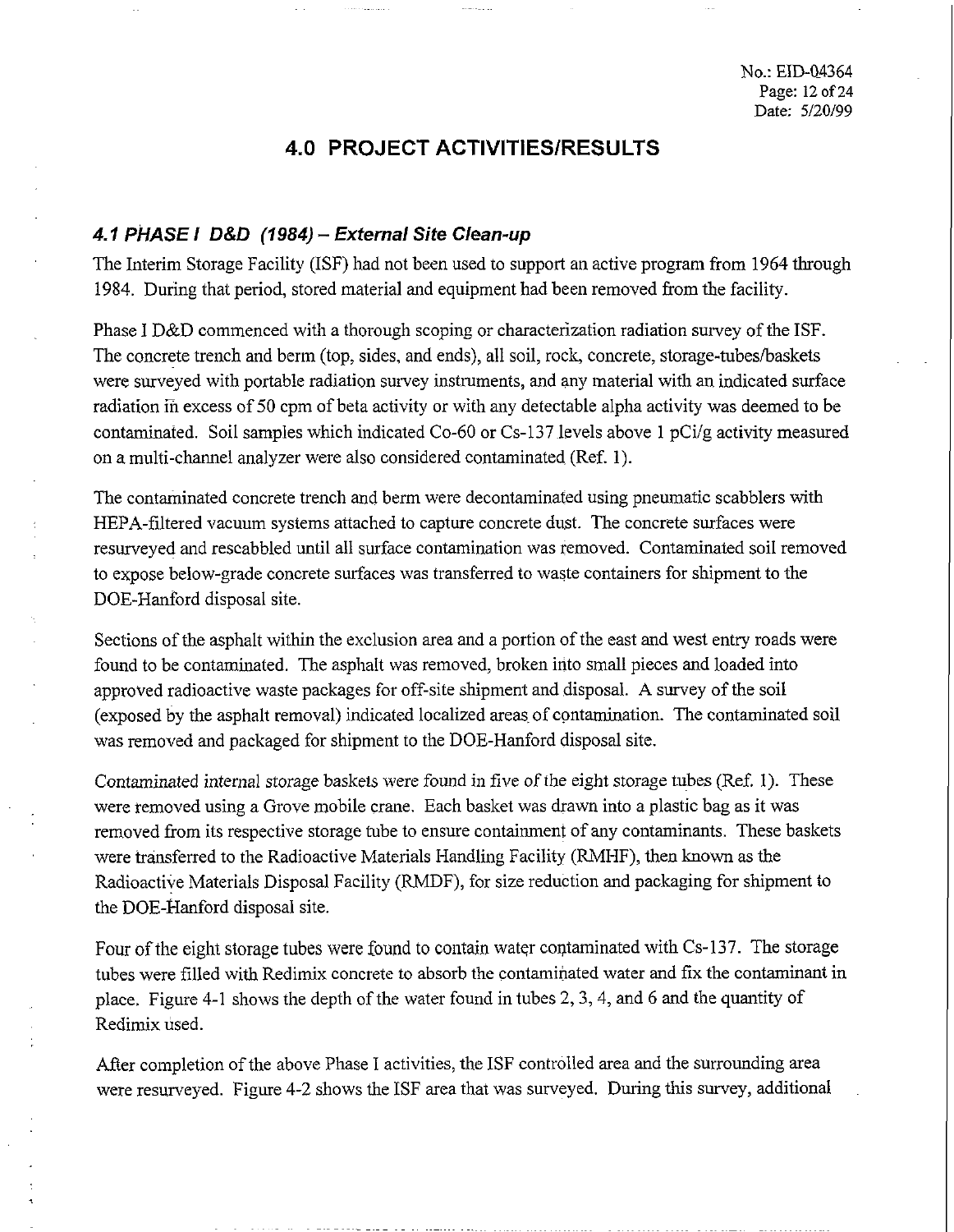soil was found to be contaminated. Less than 6 inches of soil in approximately 10 % of the total area and up to 18 inches of soil in approximately 1 % of the total area were removed and packaged into radioactive waste containers for off-site shipment and disposal. The Phase I radiation survey (Ref. 1) was performed and confirmed that all surface contamination had been removed and all radiation levels were within acceptable limits.

### **4.2 PHASE** *I1* **D&D (1984,1985)** - **Removal of the Storage Tubes and Surrounding Structure**

Concrete Cutting International Inc. was awarded a fixed-price contract to remove the storage tube trench and berm concrete, excavate and remove the storage tubes, and perform backfil operations.

The first excavation operation required removing the concrete that contained the upper portion of the storage tubes. This clean material was temporarily stored (after survey) in a retention area (Figure 4- 3), then later used for backfill material.

The excavation of soil and rock from the north side of the storage tubes exposed the tubes for removal (Figures 4-4 and 4-5) to a depth of 23 feet. During the excavation operation, at approximately 15 feet, the hydraulic hammer mounted on the end of a backhoe being used to excavate the area punctured storage tube 7 (see Figure 4-6). The storage tube and the surrounding area were surveyed and verified to be free of contamination. All the dirt and rock removed during this operation were found to be free of contamination and were stored and later used as backfill material. Samples were analyzed for Co-60, Cs-137, and other gamma emitters (Ref. 1).

A mobile crane was used to transfer each storage tube to a flatbed truck for transport to the RMHF (Figuyes 4-7 and 4-8). As each storage tube was removed, it was surveyed, and verified to be externally free of contamination. As an extra precaution, a plastic bag was placed around the lower section to prevent the potential spread of contamination during transit. A soil sample was taken from each of the emptied boreholes as the tube was removed. These samples were analyzed for Co-60, Cs-137, and other gamma emitters. Results were found to be less than the then release criterion of 100 pCi/g gross detectable activity (Ref. 1, section 4.7).

Throughout this project, Rocketdyne Radiation Safety monitored all operations. Much of this effort was directed toward detecting and eliminating residual radioactive contamination. The final D&D radiological survey can be broken into three phases:

- Phase IIA: Constant monitoring of soil and structure surfaces during final phases of structure removal
- Phase IIB: Radiometric screening and analysis of soil samples taken from excavation by gamma spectroscopy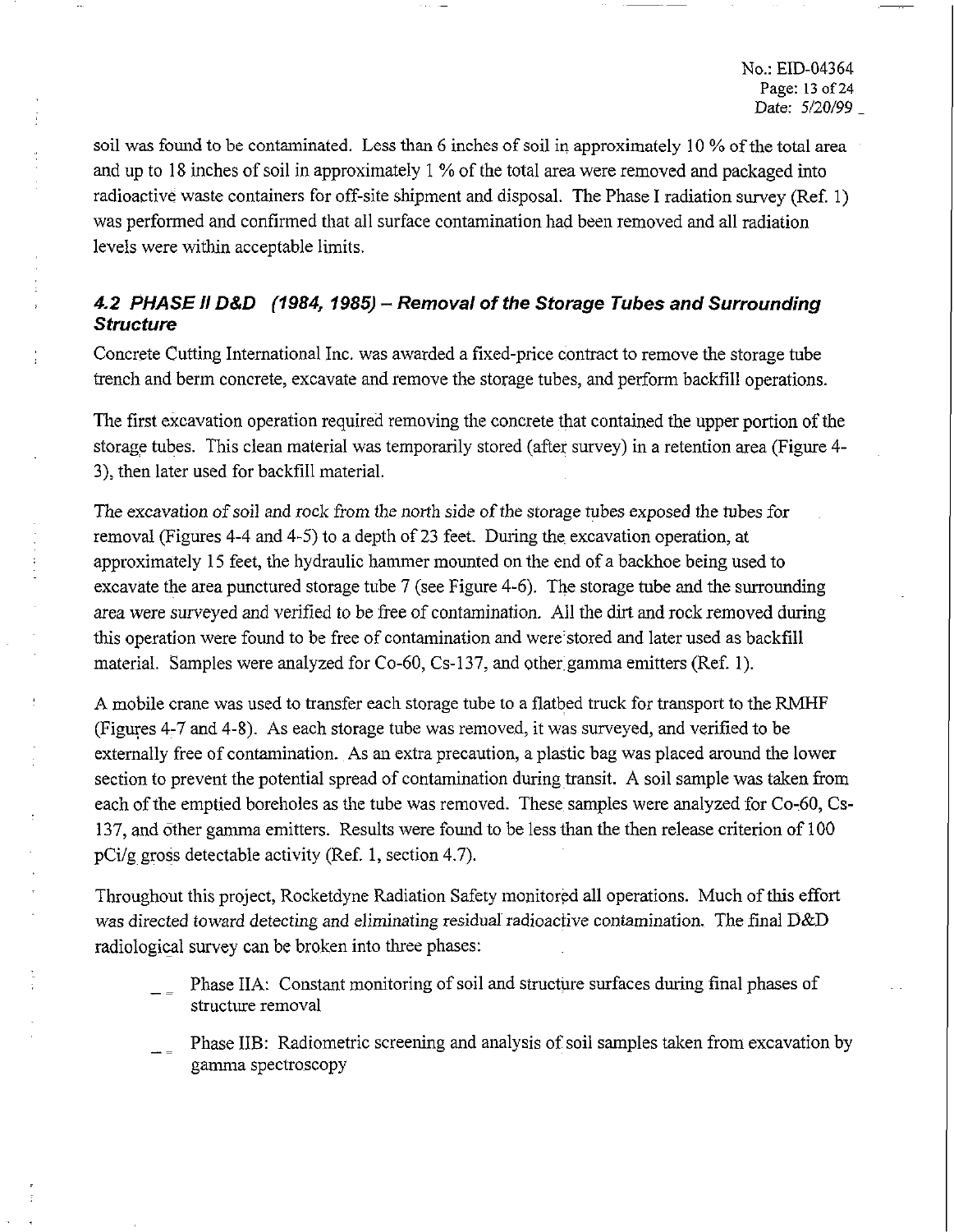Phase IIC: Final statistical survey of ISF area, including surrounding fringe areas for gross gamma activity.

Since all structural surfaces were removed, the criteria for release relate only to site soil activity and ambient radiation. Each phase and its findings are discussed below.

Phase IIA. Constant surveillance of removed and onsite materials was conducted by Radiation Safety personnel to monitor for possible alpha, beta, and gamma emitting radionuclides. No measurable contamination was found in the soil or surrounding native rock. Logical paths of possible contaminant migration (e.g., runoff channels) were followed by soil sampling and radioactive analysis as well as in situ gamma radiation surveys. No measurable contamination was found.

Phase IIB. Soil samples were taken both during the soil removal process and also at the maximum depth of the excavations. Soil samples were screened for detectable activity using a germanium detector. Samples indicating a measurable level of cesium (Cs-137 was the only nonnaturally occurring isotope encountered during this activity) contamination were subjected to quantitative analysis. None of the samples contained activity in excess of 2.0 pCi/g, which was calculated to be equivalent to a maximum beta activity of 36 pCi/g. This value was less than the release criterion of 100 pCi/g gross detectable beta activity.

Phase IIC. After completion of the final backfilling, a statistical survey was made at the surface in both the areas previously occupied by the ISF facility and its environs (Ref. 1). Since the instrument used for radiation measurement was sensitive to the scattered "skyshine radiation" from the nearby RMHF, a correction was applied to the data set. The corrected mean value of the survey data, 12  $\mu$ R/h, met the guideline criterion of less than 5  $\mu$ R/h above background (10  $\mu$ R/h).

#### **4.3 ADDITIONAL RADIOLOGICAL SURVEYS OF /SF (1997)**

In 1995, the Oak Ridge Institute of Science and Education (ORISE) reviewed the 1984 survey documentation and suggested that additional sampling was required to adequately demonstrate that the facility could be released (Ref. 2 and 3). Accordingly, in 1997, Rocketdyne arranged for subsurface core samples of the area be taken at ORISE's direction and then provided the samples to ORISE for analysis. At the same time, Rocketdyne took an additionaI 93 surface soil samples. ORISE documented their verification survey in 1997 (Ref. 4), and Rocketdyne completed the documentation of their final survey in 1999 (Ref. 5).

Both surveys confirmed that the exposure rates and radionuclide concentration levels in soils at the ISF are less than the guidelines for release for unrestricted use.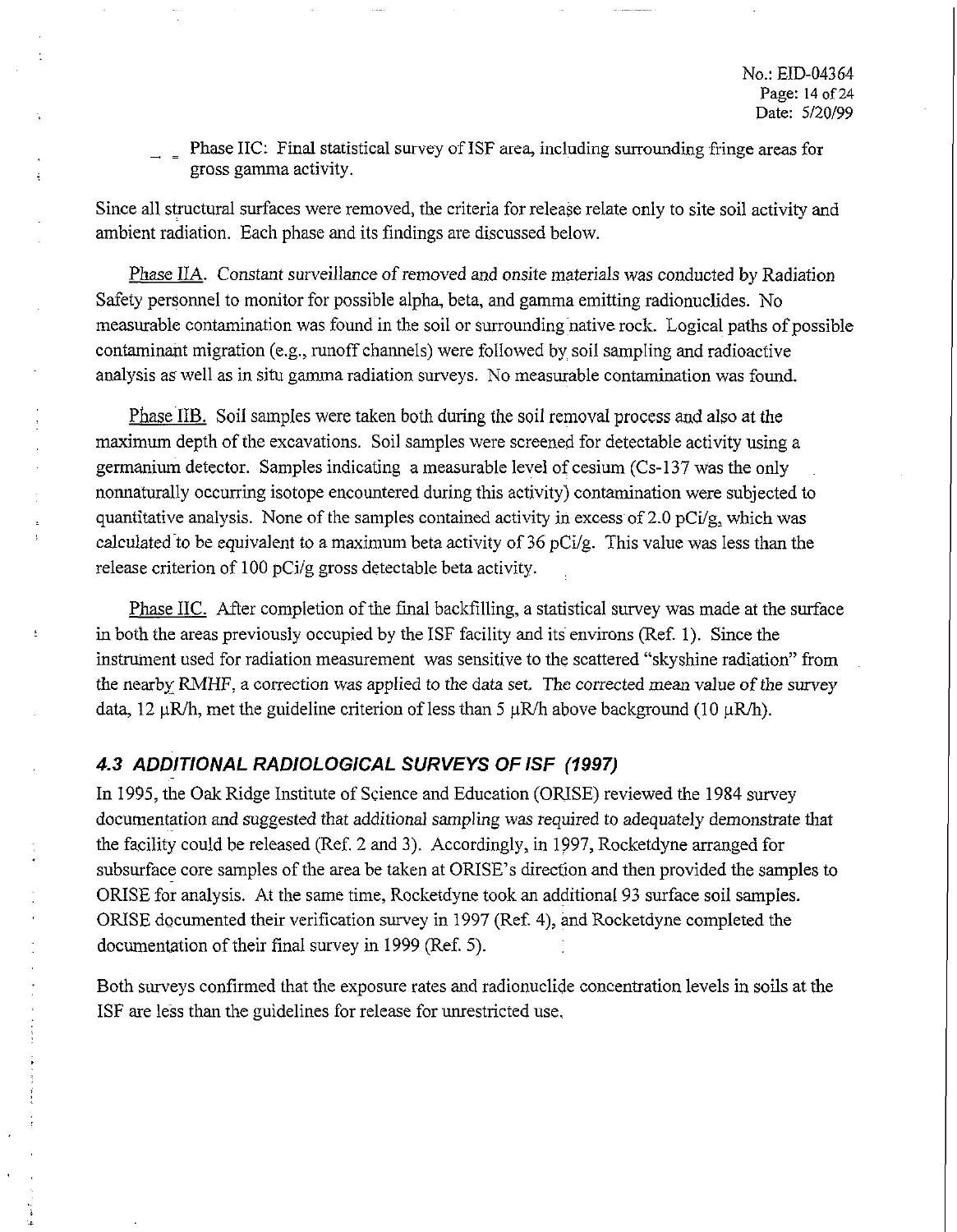No.: EID-04364 Page: **15** of 24 Date: 5/20/99



**Figure 4-1. ISF Tube Cross Section and Tube Water Levels**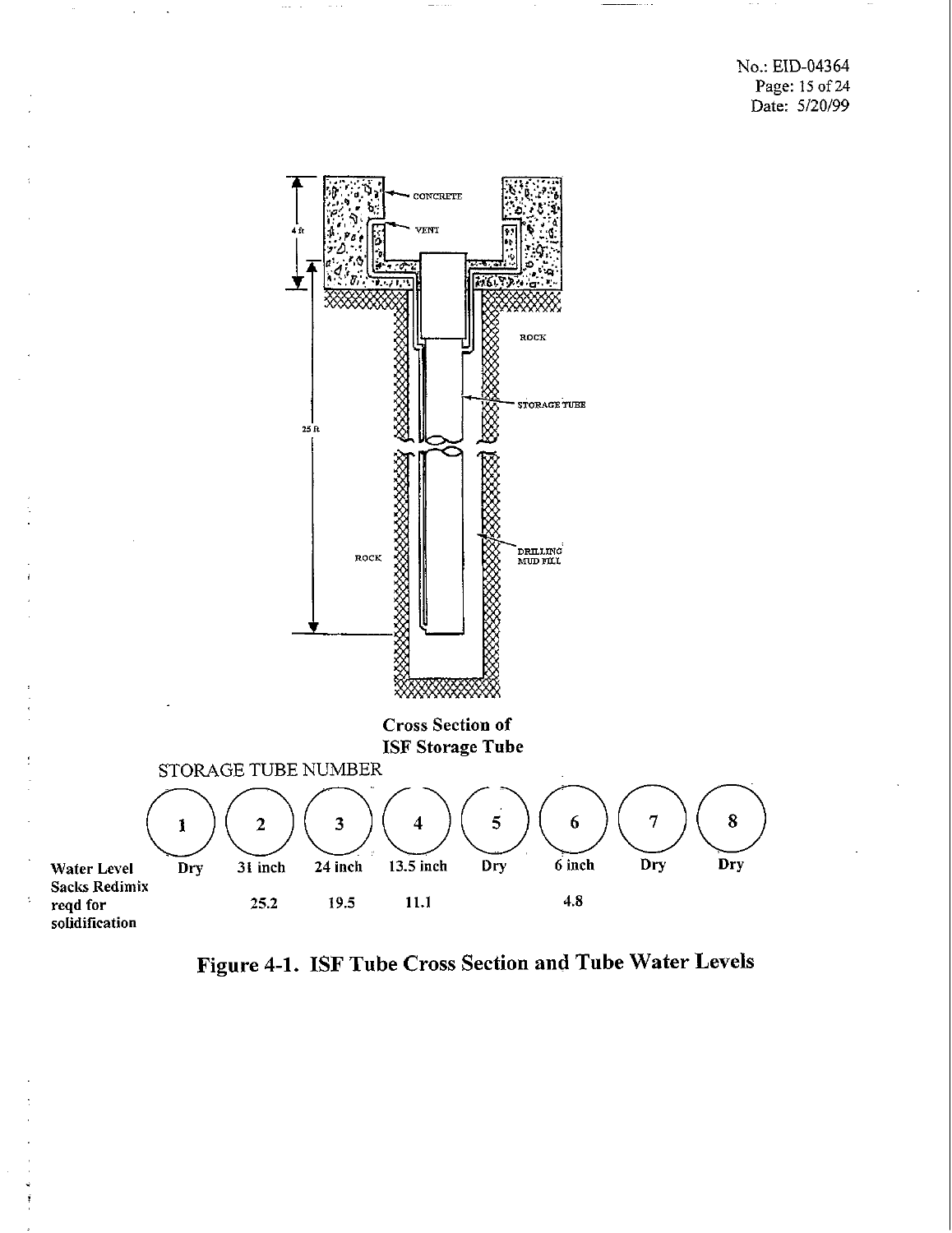

**Figure 4-2. ISF Suwey Area**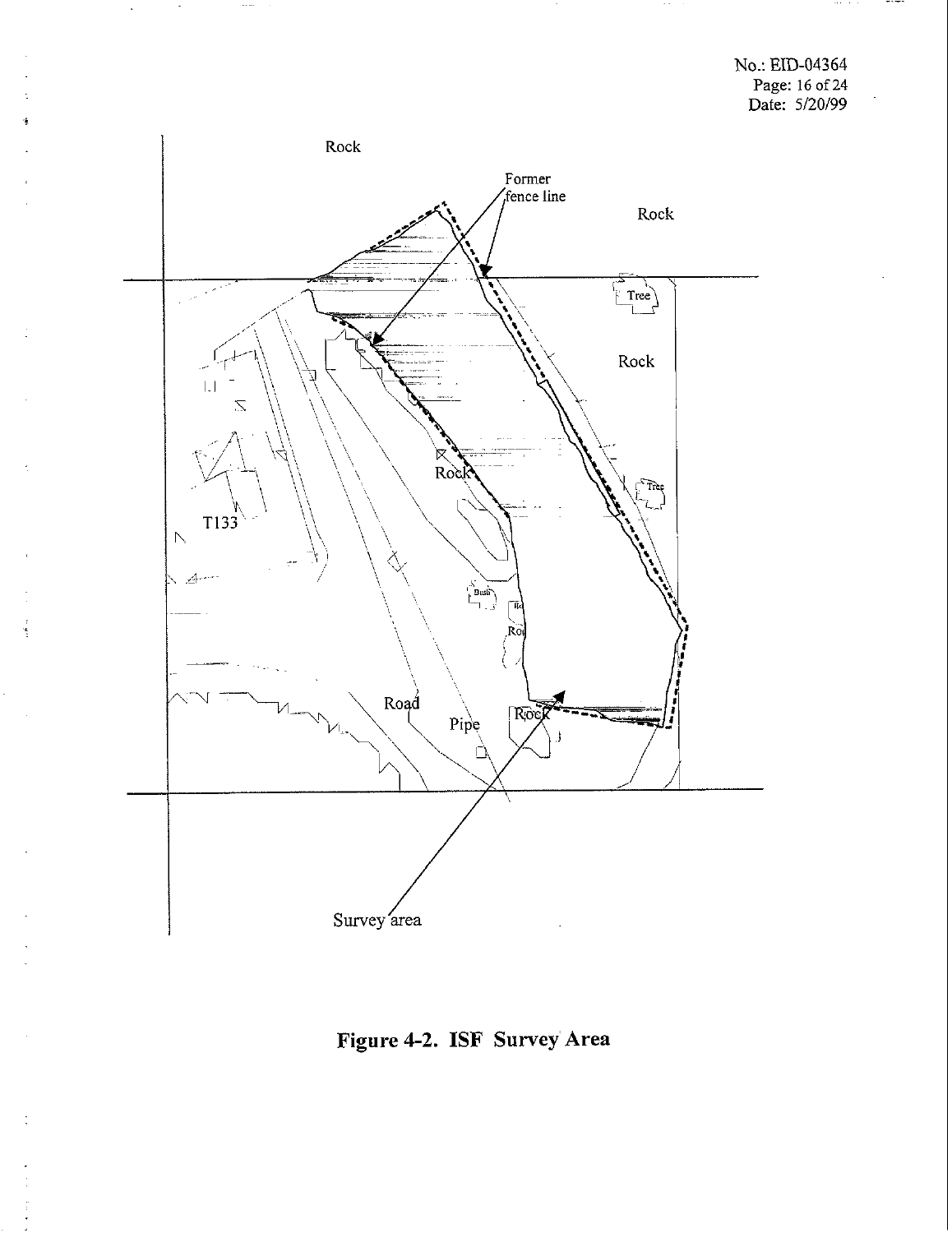

**Figure 4-3. Broken Concrete Retention Area** 



**Figure 4-4. Soil and Rock Retention Area**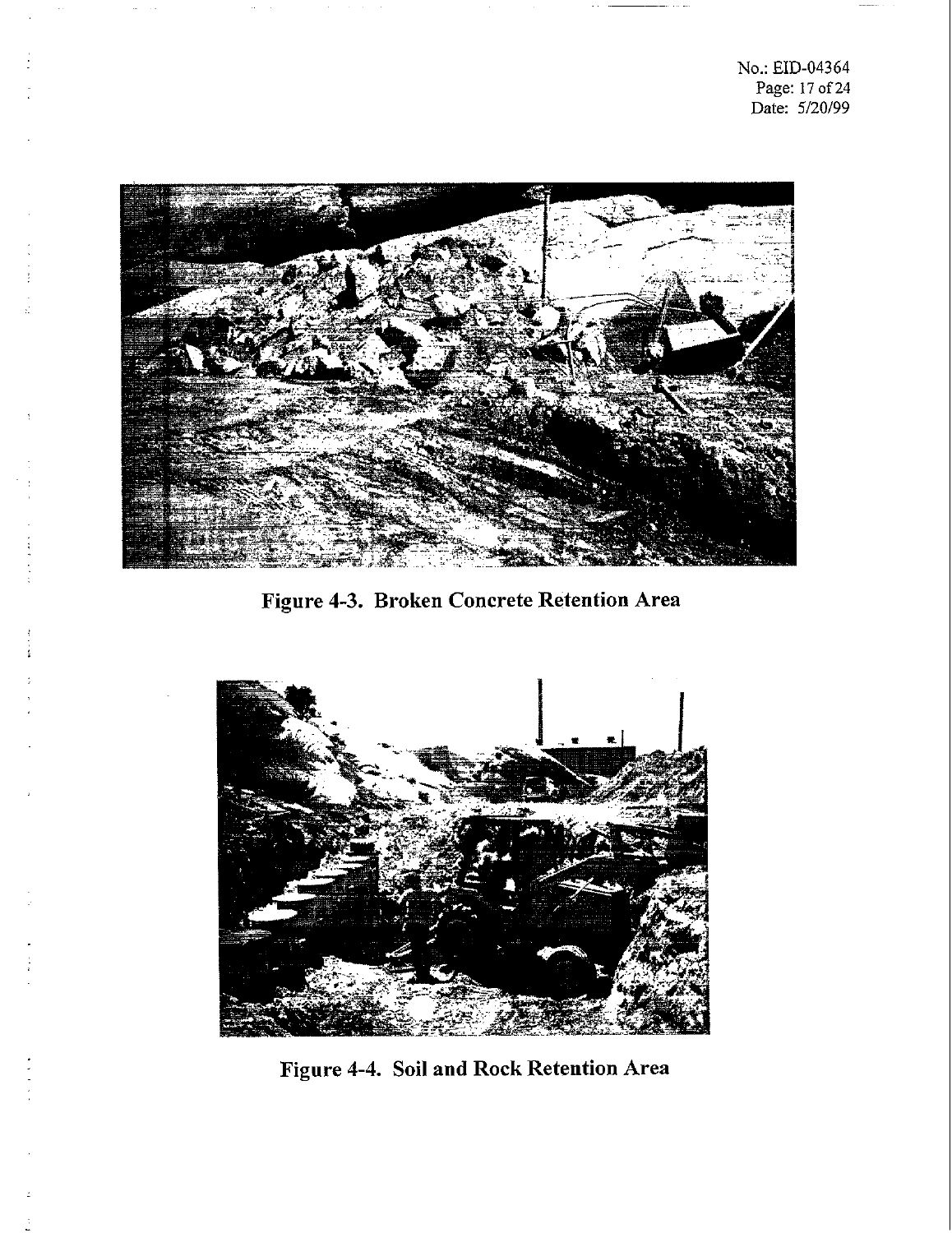No.: EID-04364 Page: 18 of **24**  Date: 5/20/99.



**Figure 4-5. ISF Excavation Staging Trench** 



**Figure 4-6. Damage to Tube** # **7 During Excavation**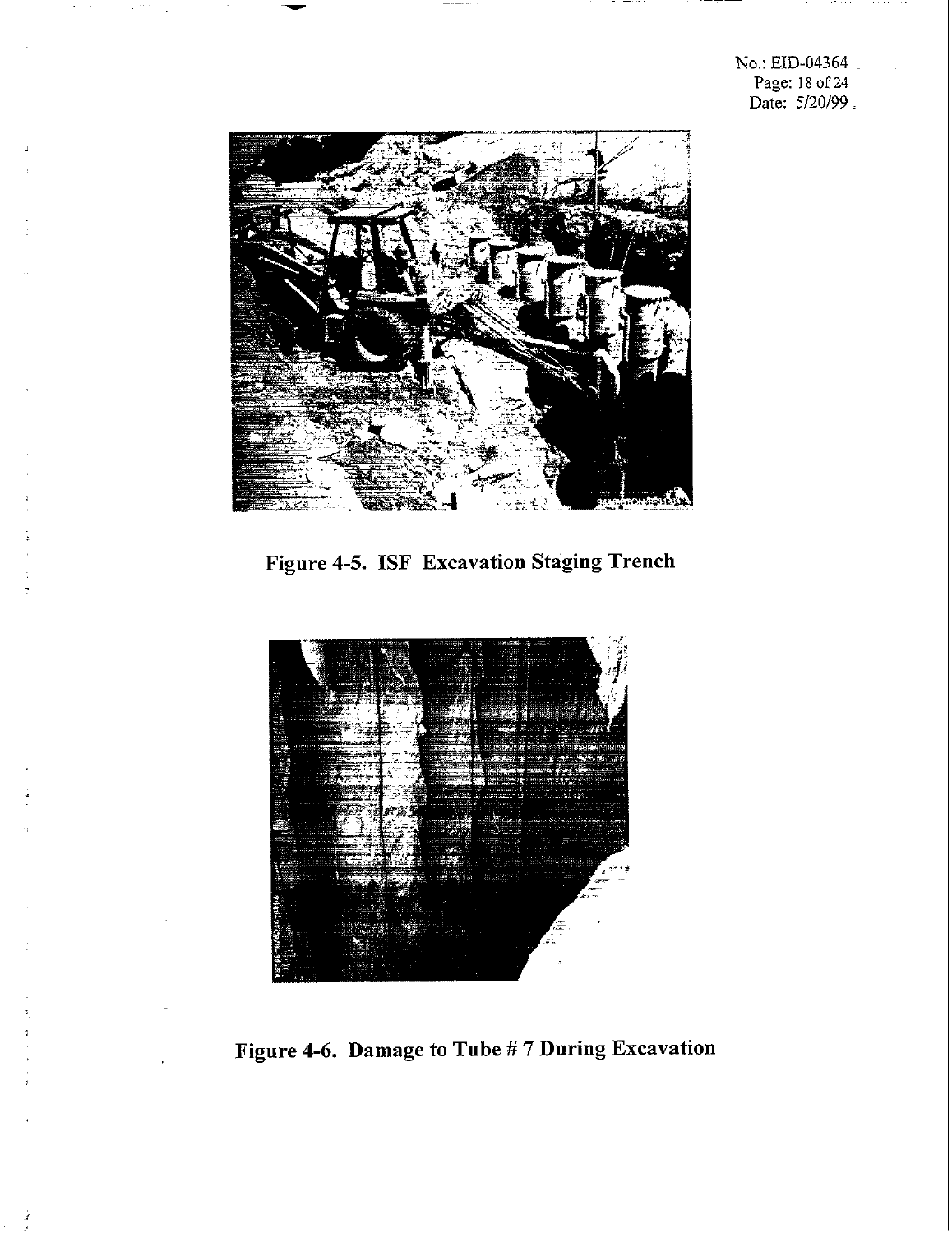No.: EID-04364 Page: 19 of **24**  Date: 5/20/99



**Figure 4-7. ISF Storage Tube Removal** 



**Figure 4-8. ISF Storage Tube Transfer**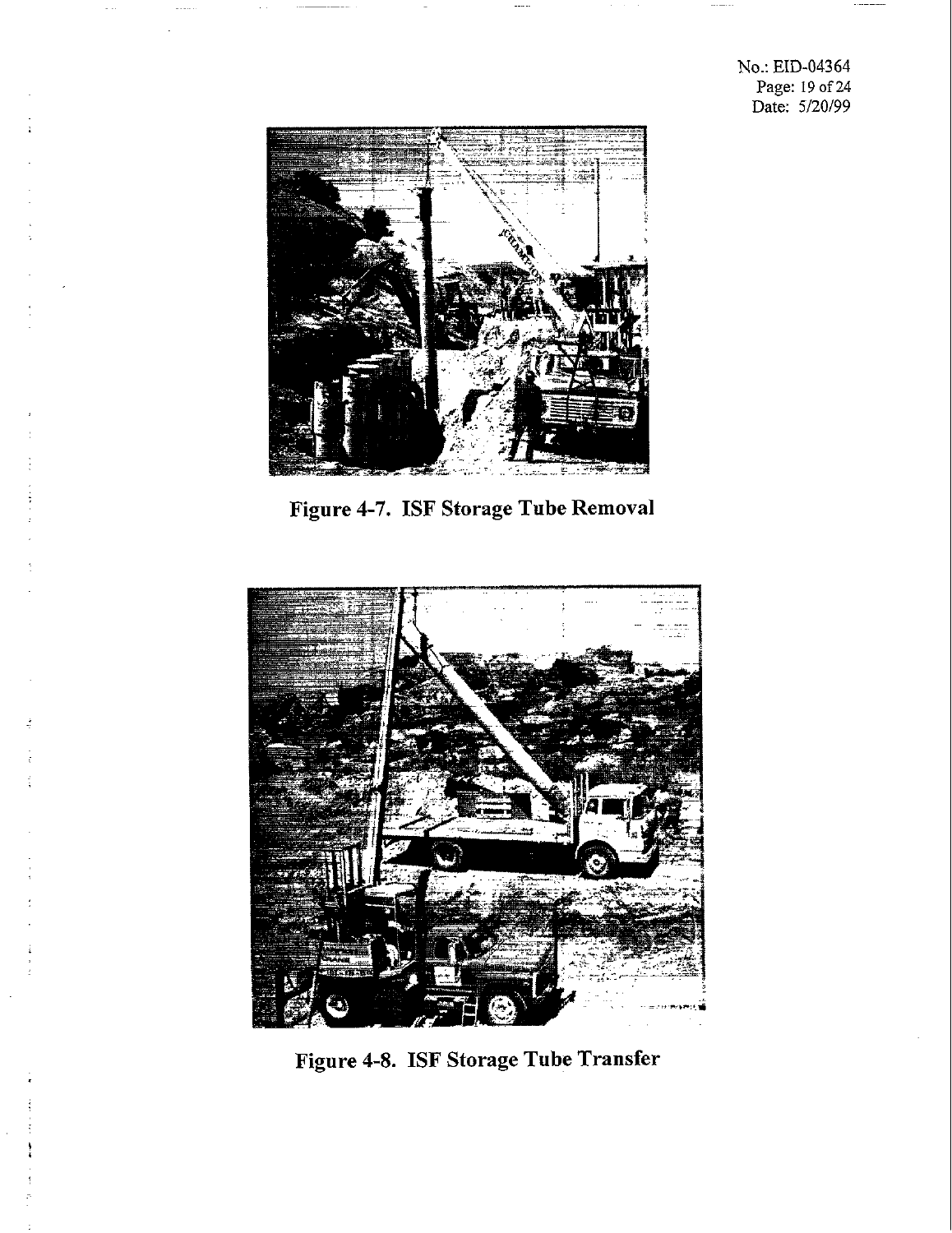No.: ED-04364 Page: 20 of 24 Date: 5/20/99

### **5.0 WASTE GENERATED AND DISPOSAL**

A total of 168.5 cubic meters of low specific activity (LSA) waste consisting of 126 King-Pac containers (1 cubic meter each) containing soil, asphalt, and concrete and 12 wood box containers (3.54 cubic meters each) containing storage tube and basket sections were generated during the decommissioning of the ISF.

The King-Pac containers were transferred to the RMHF for final disposition before shipment. Container integrity was verified, and plastic liners were sealed. The containers were labeled and banded to transport and loading pallets. Six truckloads of the King-Pacs (126) were shipped to the DOE site at Hanford, Washington.

The 25-feet-long fuel element baskets and storage tubes were transferred to the RMHF for size reduction and packaging. Both the storage tubes and baskets were sectioned into approximately 4 feet lengths using an oxygen acetylene cutting torch in Building 021. Figures 5-1 and 5-2 show the cutting operation. A special prefilter smoke retention housing was fabricated to prevent the facility's absolute filters from plugging with the large amount of particulate matter generated during the cutting activify. The tube and basket sections were packaged in 12 wooden containers and also shipped as LSA waste to the DOE-Hanford site for disposal.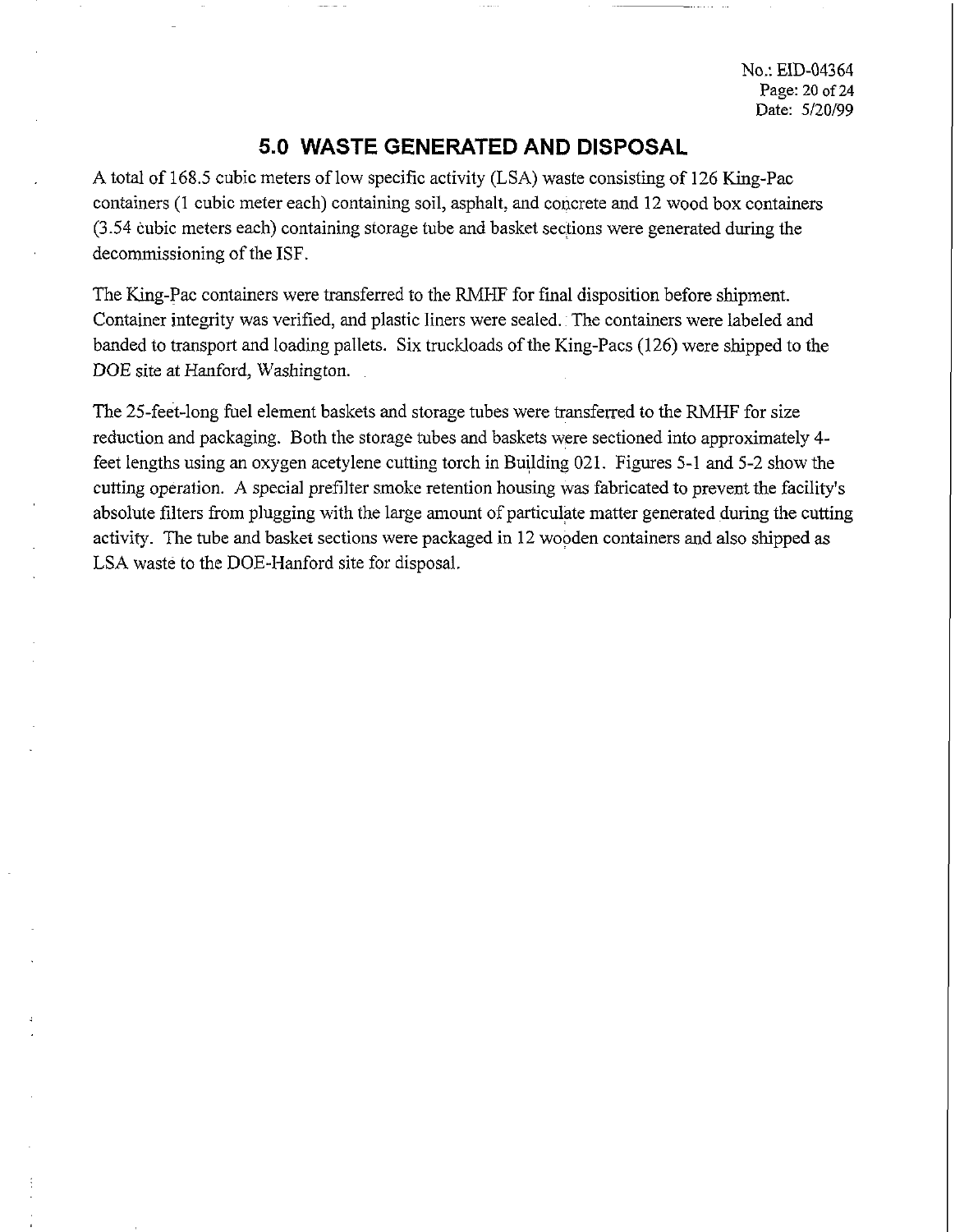No.: EID-04364 Page: 21 of 24 Date: 5/20/99



 $\frac{1}{2}$ 

**Figure 5-1. ISF Storage Tube Cutting** 



**Figure 5-2. ISF Storage Tube Cutting**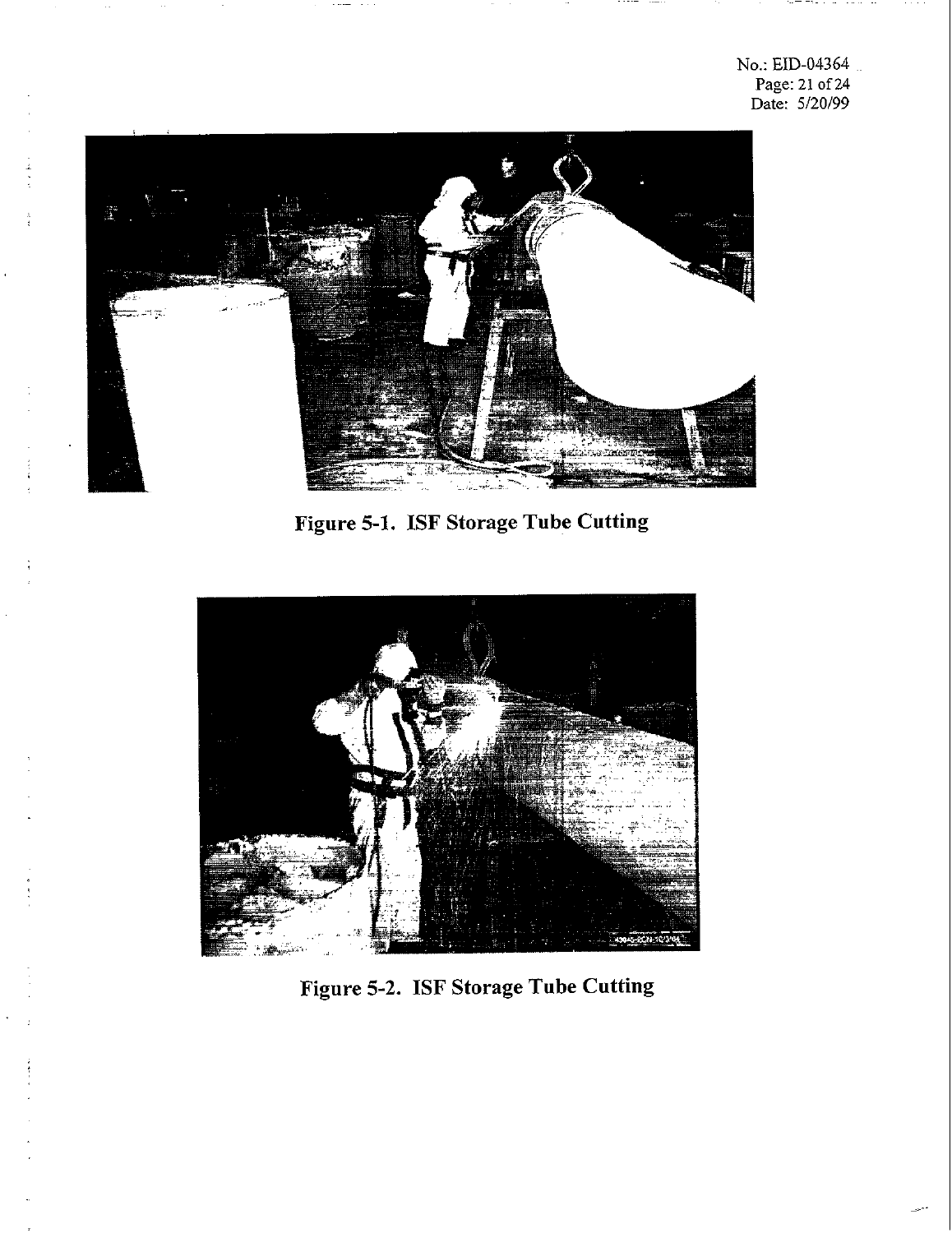No.: EID-04364 Page: 22 of **24**  Date: *5120199* 

## **6.0 PERSONNEL RADIATION EXPOSURE**

None of the Rocketdyne Operations and Radiation Safety or contractor personnel assigned to the ISF decommissioning project received any measurable exposure to ionizing radiation during the decommissioning (Ref. 1).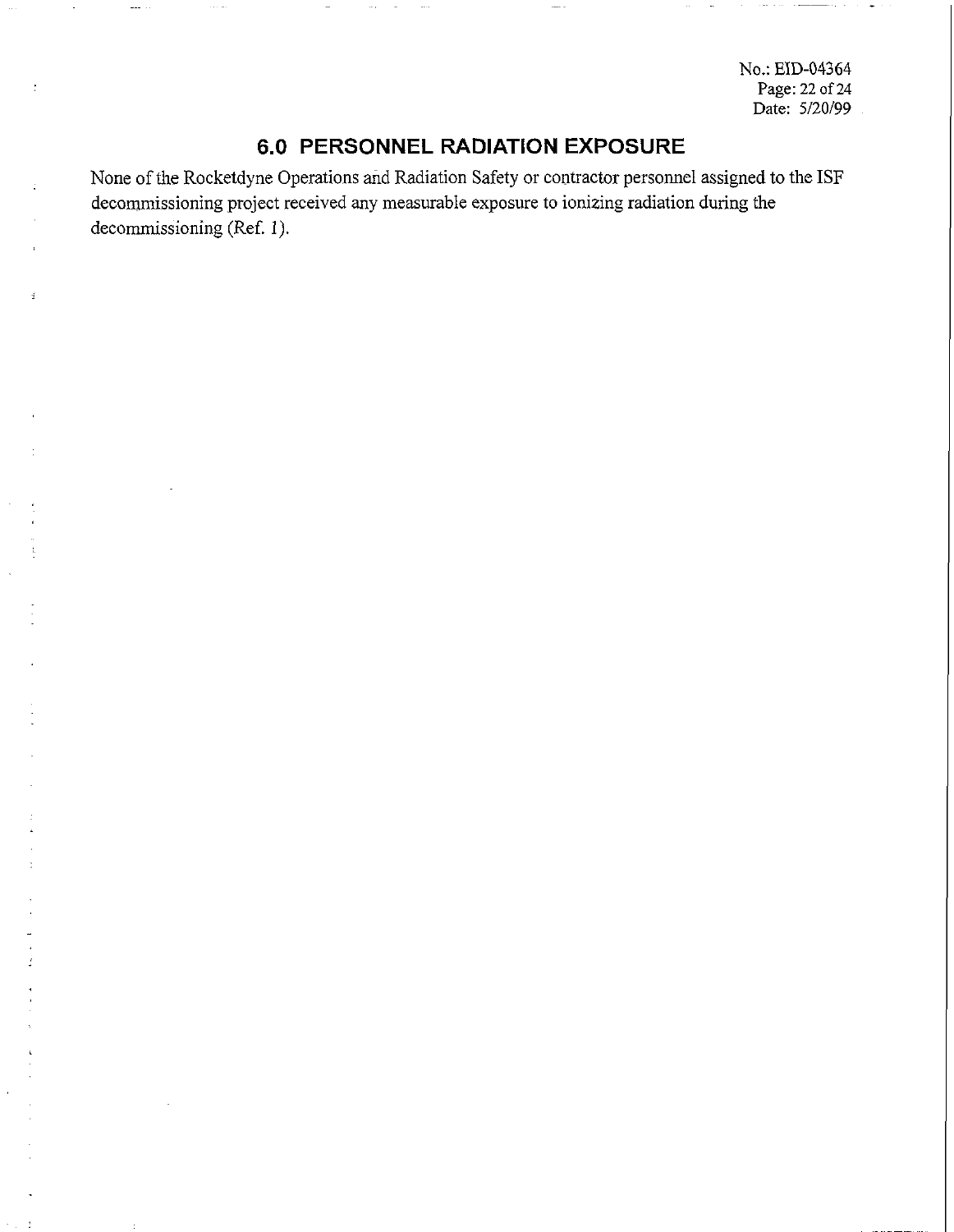No.: EID-04364 Page: **23** of **24**  Date: 5/20/99

# **7.0 COST**

Decommissioning labor included mechanics, health physicist; and direct supervisors performing the decommissioning activity. Support labor included program offices, photographic, word processing, and program administration.

The original budget for the ISF decommissioning was \$430,000. The total cost of the ISF decommissioning, prior to the Final Verification surveys, was \$267,000. The cost of the final verification surveys is estimated to be \$50,000. A breakdown of the final cost is as follows:

| ISF decommissioning labor          | \$170,000 |
|------------------------------------|-----------|
| (including Health Physics support) |           |
| Demolition contract                | 48,000    |
| Waste transportation burial        | 40,000    |
| Program management and support     | 9,000     |
| ISF DECOMMISSIONING                | \$267,000 |
| Final Radiological Surveys         | 50,000    |
| TOTAL COST                         | \$317,000 |